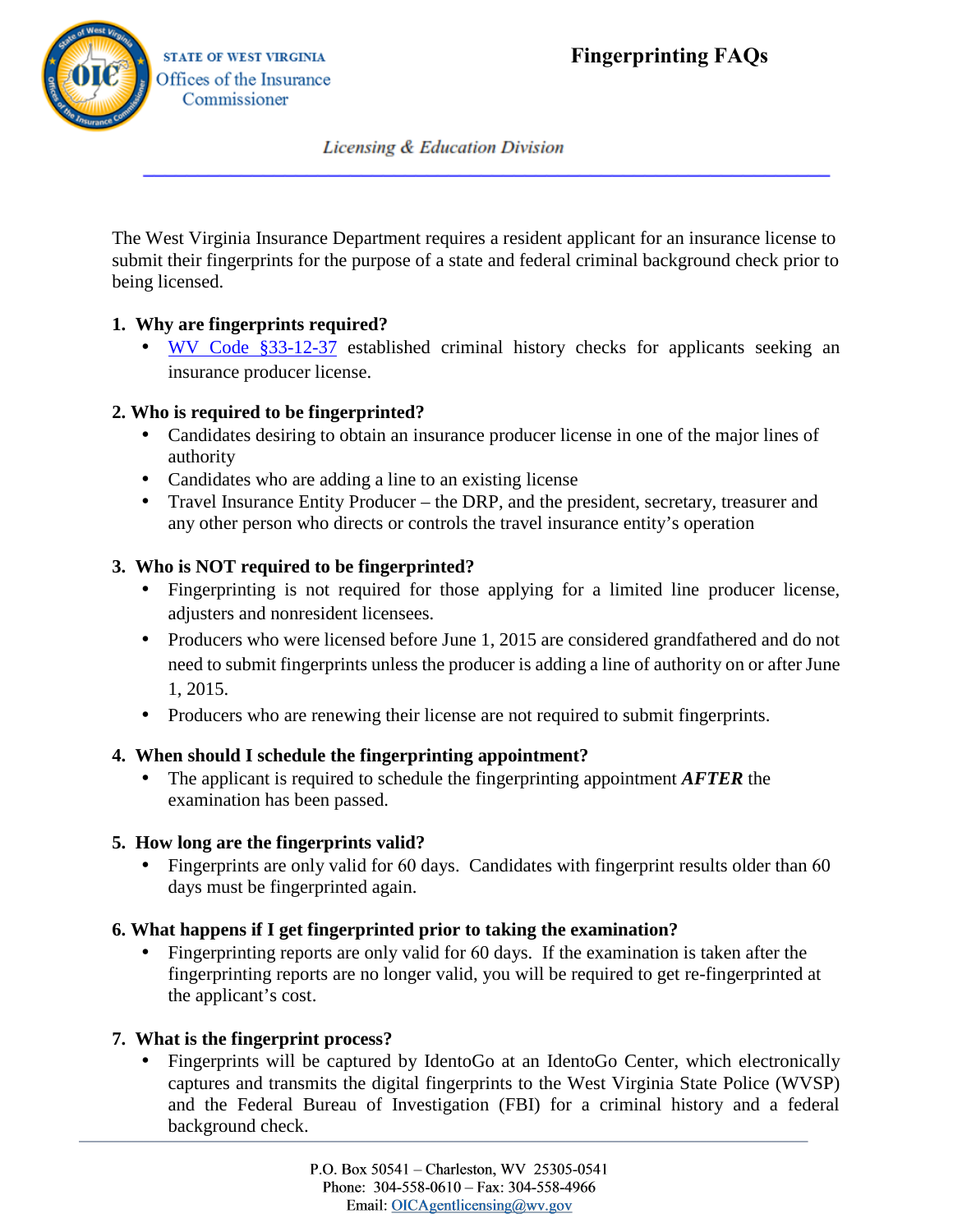- To schedule an appointment you may go online at [www.identogo.c](http://www.identogo.com/)om and select West Virginia or contact IdentoGo Customer Service at 1-855-766-7746. You must indicate that your fingerprinting results are to be returned to the WV Insurance Commission.
- You may schedule an appointment up to 2 weeks in advance.

#### **8. Do I need an appointment or can I walk-in to an IdentoGo Center?**

 IdentoGo does accept walk-ins at each location on a first come first serve basis. It is strongly recommended that the applicant schedule an appointment prior to going to the site in order to avoid long waits due to prime appointment slots being taken or having no appointment times available.

### **9. How much does the fingerprint service cost?**

 The applicant will be required to pay a fingerprinting fee totaling \$44.50 at the time of scheduling.

## **10. What form of payment is accepted?**

- Prepayment options: e-check and credit card (Visa and MasterCard)
- Onsite payment options: personal check, credit card (Visa and MasterCard) and money order

### **11. Why do I need to keep the receipt from the testing center?**

 After the fingerprinting process has been completed, the IdentoGo center will provide you with a receipt. That receipt has a 12 digit TCN number that is identifiable to you. The TCN number will need to be entered on the license application when applying. If applying electronically through NIPR, you are required to fax a copy of the receipt to the Agent Licensing Division at 304-558-4966.

#### **12. What happens when my fingerprint submission is inconclusive?**

 If your first fingerprint submission is returned as illegible, IdentoGo will need you to provide another LiveScan submission at one of their IdentoGo sites at no additional charge if it is submitted within 90 days of the first submission.

#### **13. What other fees are required?**

 The prelicensing fee, exam fee and the licensing fee are separate from the fingerprinting fee and are not required at the time of fingerprinting.

#### **14. Once I have taken the prelicensing course and obtained my certificate, taken the examination(s) and gotten fingerprinted, what do I do?**

You will need to apply for the licens[e at](http://www.nipr.com/index_authorized_business_partners.htm) NIPR.

# **15. What is the link to the WV fingerprinting centers?**

#### [Idento](http://www.identogo.com/)Go

## **16. Where do I request my fingerprinting reports be sent?**

 At the time of fingerprinting you will need to request where the background report (State/Federal) is to be sent. You must you request the report be sent directly to the WV Insurance Commission. The submission of the results will be handled by IdentoGo.